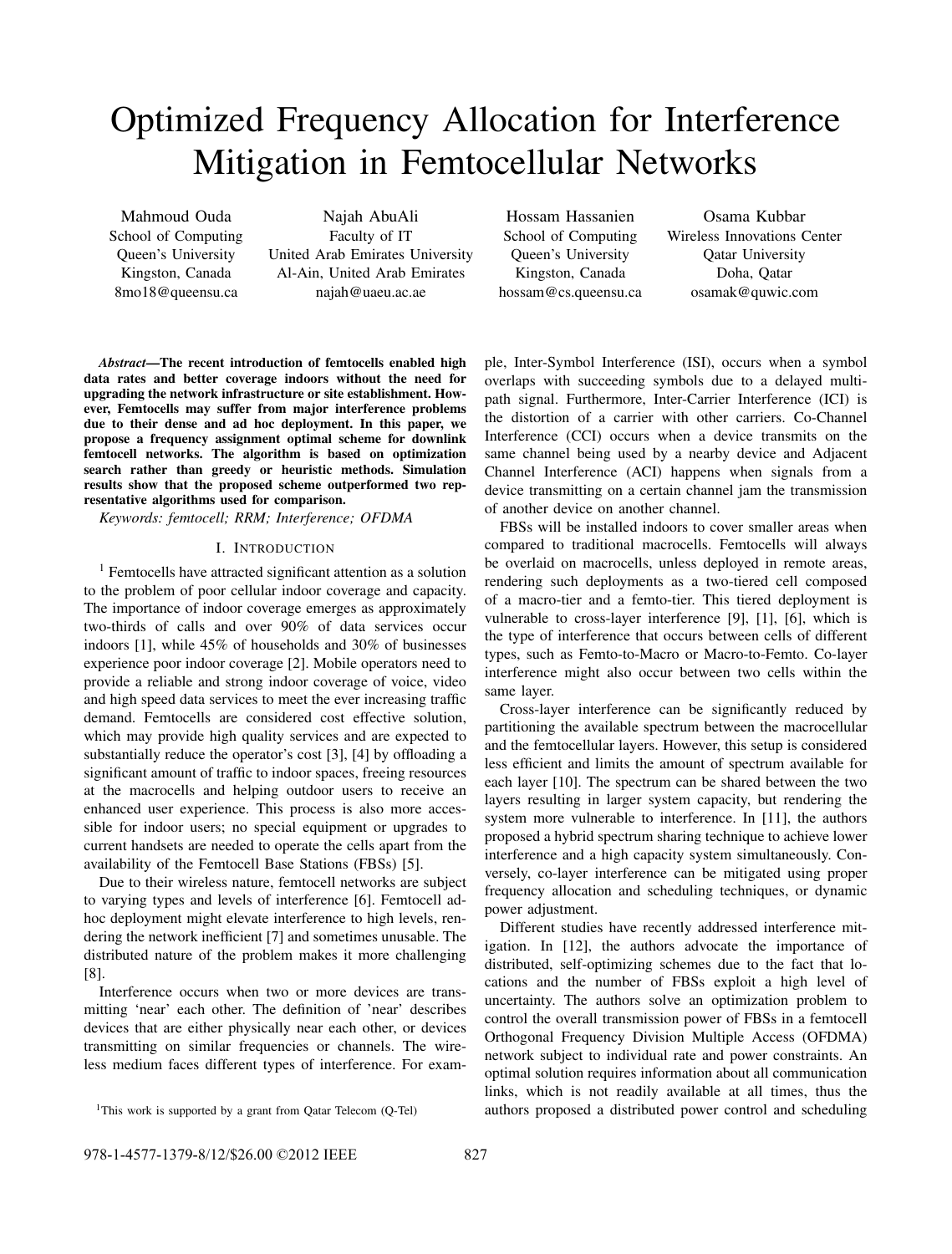algorithm.

Each user has a Quality of Service (QoS) constraint in the form of a threshold Signal to Interference and Noise Ratio (SINR) for a given service; the objective is to meet the required SINR at each user. The problem is modeled as a Linear Programming (LP) problem and solved using Particle Swarm Optimization, an example of a Swarm Intelligence (SI) approach. Many SI techniques exhibit the communal behavior of self-organizing entities in a distributed environment, such as ant colonies and animal herds. The proposed algorithm yields sub-optimal solutions on each femtocell. A heuristic sacrificial mechanism is employed, when no feasible solution is available, to defer some users' transmissions causing high interference based on the users' nominal SINR. The algorithm is based on heuristics and takes into account the femtocellular layer only. It involves a significant amount of signalling in favor of being decentralized.

In [13], the authors suggest two reuse partitioning schemes to be applied on overlaid - multiple layered - networks mainly involving the adaptation of cluster size to maintain high Signal to Interference Ratio (SIR), and applying channel assignment. Each hexagonal cell can be viewed as a set of concentric hexagonal cells, each with a different radius.

Two schemes were proposed: Maximal Dynamic Reuse Partitioning (MDRP) and Optimal Dynamic Reuse Partitioning (ODRP). In MDRP, excess channels are assigned to the innermost region, thus optimizing effective capacity from the subject cell. Comparatively, in ODRP, the system allocates unused channels in line with the areas and the distribution of users within the concentric SIR regions to maintain a certain Grade of Service (GoS). The adaptive nature of the proposed schemes makes them more powerful when compared to similar schemes.

In [14], the authors study the mitigation of downlink Femtoto-Macro interference through dynamic resource partitioning. The system is an OFDMA two-tiered network that uses universal frequency reuse. The transmission power of eNode B (eNB) is more than that of Home eNode B (HeNB) making it more likely that Macrocell User Equipments (MUEs), within the transmission range of femtocells, will cause interference to the surrounding User Equipments (UEs) and experience low SINR. The authors suggested prohibiting HeNB from accessing downlink resources that are assigned to neighboring MUEs to preserve universal frequency reuse. The interference to the most vulnerable MUEs is then effectively controlled at the cost of sacrificing a minor portion of the femtocell capacity. The study is based on the assumption that compromising some femtocell resources will lead to a better system throughput.

In [15], the authors propose a greedy based dynamic frequency assignment scheme by assigning the quietest channels to femtocells according to the received power level. The algorithm is two-fold: Each FBS scans the entire spectrum and selects the frequency bandwidth that describes the lowest received power level. Then, each FBS measures and sorts the received power level on every sub-channel of its frequency bandwidth and assigns the quietest sub-channels to its UEs. The algorithm works in a decentralized manner fast and without complexity but may not yield significant results when compared to other algorithms in the field.

In [16], the authors exploit coverage adaptation through balancing FBSs transmission powers. Power control decisions are made according to the available mobility information about the surrounding users. The purpose is avoiding pilot signal leakage outside a house, which may lead to increasing mobility events or decreasing power significantly resulting in the same outcome. The study is considered a contribution to the auto-configuration and self-optimization aspects in femtocell networks. The paper distinguishes between auto-configuration and self-optimization but allocating the former responsibility for initially configuring the FBS, while the self-optimization is concerned with enhancing the current configuration during the femtocell network operation.

In [17], the authors present the capacity-interference tradeoff in a two-tier (femto-macro) environment comparing using shared bandwidth and dedicated bandwidth. The proposed scheme divides the area around a macrocell into inner and outer regions. A FBS within the inner region will not operate in a co-channel mode (shared bandwidth) to avoid interference. It instead uses a frequency band other than that used by the Macrocell Base Station (MBS). The authors attempt to find the best threshold that splits the two regions. Interference Limited Coverage Area (ILCA) is derived by estimating power levels using different path-loss models.

In [18], the authors study the effects of two power control schemes: Geo-static power control and adaptive power control. The transmitted power of a femtocell is based on its distance from the macrocell in geo-static power control. Comparatively, in adaptive power control, the transmitted power of femtocells are adjusted based on the network target rates, thus enhancing the femtocell users' throughput without compromising performance.

In [19], the authors use a non-cooperative game theoretic approach to model the distributed power control of femtocells, where each FBS determines the trasmit power with the maximum benefit. The system considers fairness in its model; femtocells serving more mobile stations are allowed to transmit at higher power levels to maintain service to its users. A payoff function based on revenue and cost was derived, where the cost is directly proportional with the transmission power to advise FBSs to reduce their transmission powers. Transmission powers reach Nash Equilibrium (steady state) in the simulated game. Game theory has been also used in other femtocell interference mitigation related studies [20], [21].

In [3], the authors study a centralized Radio Resource Management (RRM) for femtocell dense deployment and derive an objective function to maximize the system capacity. The problem was divided into two parts: sub-channel allocation and power allocation. The authors in [22] advocate the prevention of the usage of some frequencies by a femtocell if they are already assigned to a near MUE. Availability of macrocell frequency scheduling information is assumed.

Based on the aforementioned representative schemes from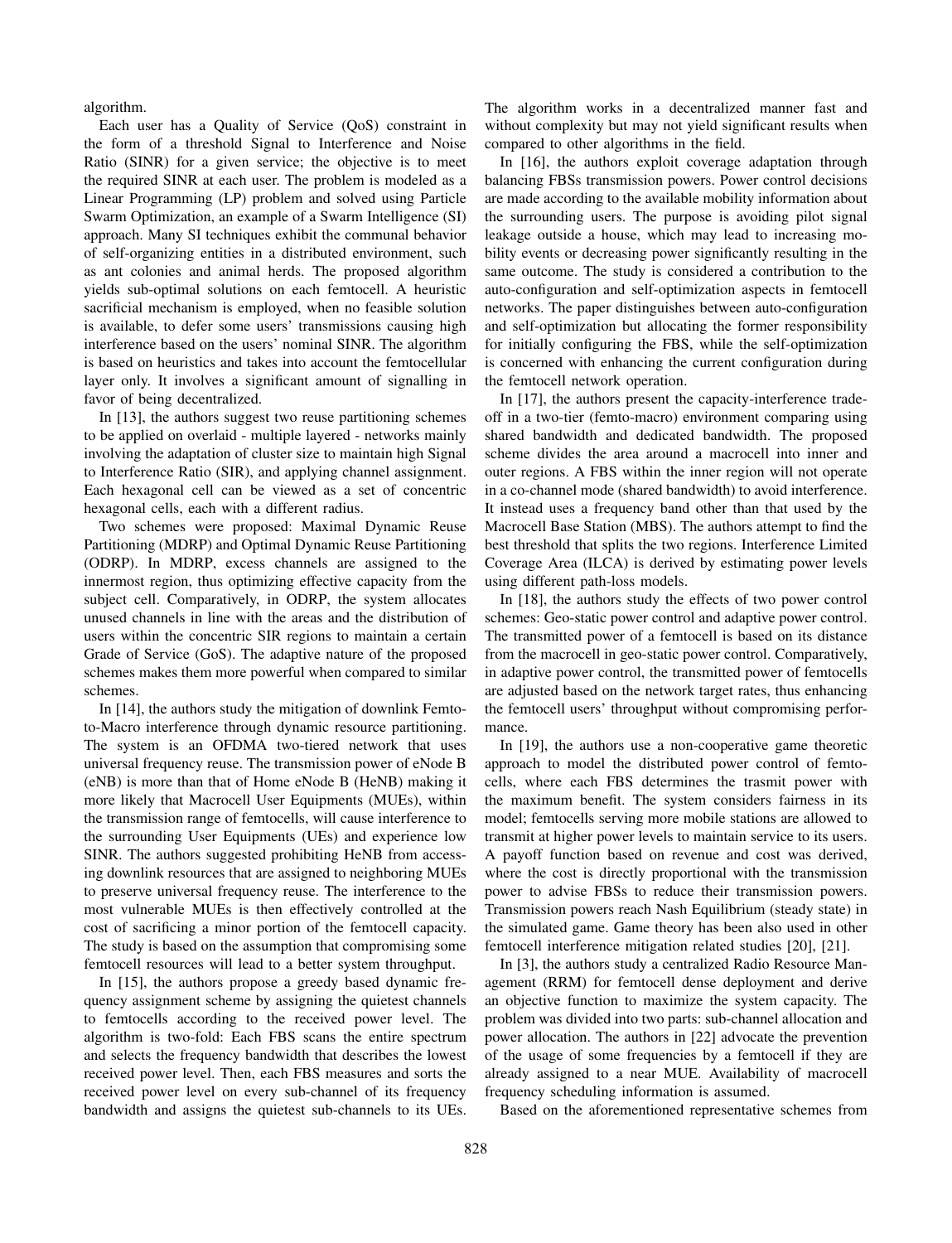TABLE I: Comparison of recent interference mitigation studies.

|                    | Direction | Locality      | Technique                                   | <b>Optimization Method</b>                       |
|--------------------|-----------|---------------|---------------------------------------------|--------------------------------------------------|
| [12]               | Downlink  | Decentralized | Power control.<br>frequency scheduling      | Particle Swarm<br>Optimization and<br>heuristics |
| [13]               | N/a       | Decentralized | Channel allocation                          | N/a                                              |
| $[14]$             | Downlink  | Decentralized | Spectrum partitioning                       | N/a                                              |
| [15]               | Downlink  | Decentralized | Frequency planning,<br>Frequency assignment | Greedy based                                     |
| [16]               | N/a       | Decentralized | Power control                               | Feedback-based<br>iterative optimization         |
| $[17]$             | Downlink  | Centralized   | Frequency planning                          | N/a                                              |
| [18]               | N/a       | Decentralized | Power control                               | Feedback-based<br>iterative optimization         |
| [19]               | N/a       | Decentralized | Power control                               | Game theory                                      |
| [3]                | Downlink  | Centralized   | Sub-channel allocation                      | Iterative optimization                           |
| Proposed<br>scheme | Downlink  | Centralized   | Frequency allocation                        | Graph theory,<br>Network Flow                    |

literature, it can be inferred that optimized solutions are not fully realized. In this paper, our objective is to provide an optimal frequency allocation scheme, compare it with other representative schemes, and recommend a choice of scheme based on balancing the tradeoff between complexity and performance to be used later in benchmark studies. The recommended scheme consists of a centralized frequency allocation algorithm that uses graph theory and optimization. Both femtocell and macrocell layers are incorporated since the scheme recognizes the overlaying nature of femtocells on macrocells. The trade-off between complexity and performance to produce a high quality applicable solution will supplement the current interference mitigation solutions. Table I shows a comparison between recent studies from literature. The proposed scheme can be seen in the last row.

### II. SYSTEM DESCRIPTION AND PROBLEM DEFINITION

We consider an OFDMA network with two layers, a femtocellular layer within a macrocellular layer. The macrocellular layer is the traditional layer in the cellular network which encompasses MBSs deployed at specific cell sites, whereas the femtocellular layer consists of several shorter range cells resulting from the deployment of FBSs in an ad-hoc manner. Each Base Station (BS) has a number of UEs to serve. UEs that belong to the femtocellular layer, i.e., connected to FBSs, are referred to as Femtocell User Equipments (FUEs), whereas UEs connected to a MBS are referred to as Macrocell User Equipments (MUEs). UEs are served in units of Resource Blocks (RBs). In OFDMA downlink, a RB is a basic timefrequency unit. It consists of 12 consecutive subcarriers in the frequency domain and 7 OFDM symbols in the time domain, assuming normal cyclic prefix. The minimum unit to serve a UE is a RBs, that is, a user is either admitted access to a whole RB or not. The problem investigated in this work is the assignment of resource blocks among system users. An optimal assignment algorithm is proposed, aimed at maximizing the system capacity.

## III. MATHEMATICAL MODEL

Given L mixed - femto and macro - BSs labeled 1 through L, let  $U_j$  be the number of UEs associated with BS j, where

 $1 \leq j \leq L$ . For each cell one can measure the SINR for each UE per each RB. This can be arranged in a matrix  $S_{U_i, R}$ where  $R$  is the number of RBs in the accessible spectrum. Each entry in this matrix signifies the SINR that a UE will experience when assigned a specific RB as calculated in [23].

All resulting SINR matrices of all BSs are aggregated into one matrix  $\Gamma_{U,R}$  by adding the rows representing the UEs into the matrix. Let  $\gamma_{u,r}$  be an entry in Γ, it represents the SINR that UE u,  $(1 \le u \le U)$ , will experience if assigned RB r,  $(1 \leq r \leq R).$ 

Let  $\omega_{u,r}$  be a binary output function indicating whether a RB r is assigned to a UE u or not, such that  $\omega_{u,r} = 1$  if RB  $r$  is assigned to UE  $u$  and 0 otherwise.

The proposed algorithm maximizes the summation of the chosen SINR values as follows:

$$
\sum_{u=1}^{U} \sum_{r=1}^{R} \omega_{u,r} \cdot \gamma_{u,r}
$$
 (1)

Subject to constraint:

$$
\sum_{\forall u} \omega_{u,r} \in \{0, 1\} \tag{2}
$$

The objective function in expression 1 indicates that the summation of SINR of all assigned RBs is to be maximized, while the only constraint in expression 2 means that a RB will be assigned to at most one UE.

The problem of assigning RBs to UEs can be modeled as a Transportation Problem [24]. In a Transportation Problem, a set of graph nodes  $N$  is partitioned into two subsets  $U$  and  $V$  (not necessarily of equal cardinality) such that:

- 1) Each node in  $U$  is a supply node.
- 2) Each node in  $V$  is a demand node.
- 3) A set of edges running between the two subsets exist. Each edge  $(i, j)$  joins a node  $i \in U$  with a node  $j \in V$

 $U$  above represents the demand nodes and  $V$  represents the supply nodes, a link  $(i, j)$  means a node i is supplied via node  $j$ . Note that since the two subsets  $U$  and  $V$  are disjoint. Accordingly, the ordering of sets does not matter, and edges that run between subsets can still be modeled as directed edges.

The generic modeling of this problem is a bipartite graph as shown in Figure 1, with two disjoint sets  $U$  and  $V$ . Minimum



Fig. 1: Example of a bipartite graph.

Cost Flow (MCF) gives the optimal solution to a network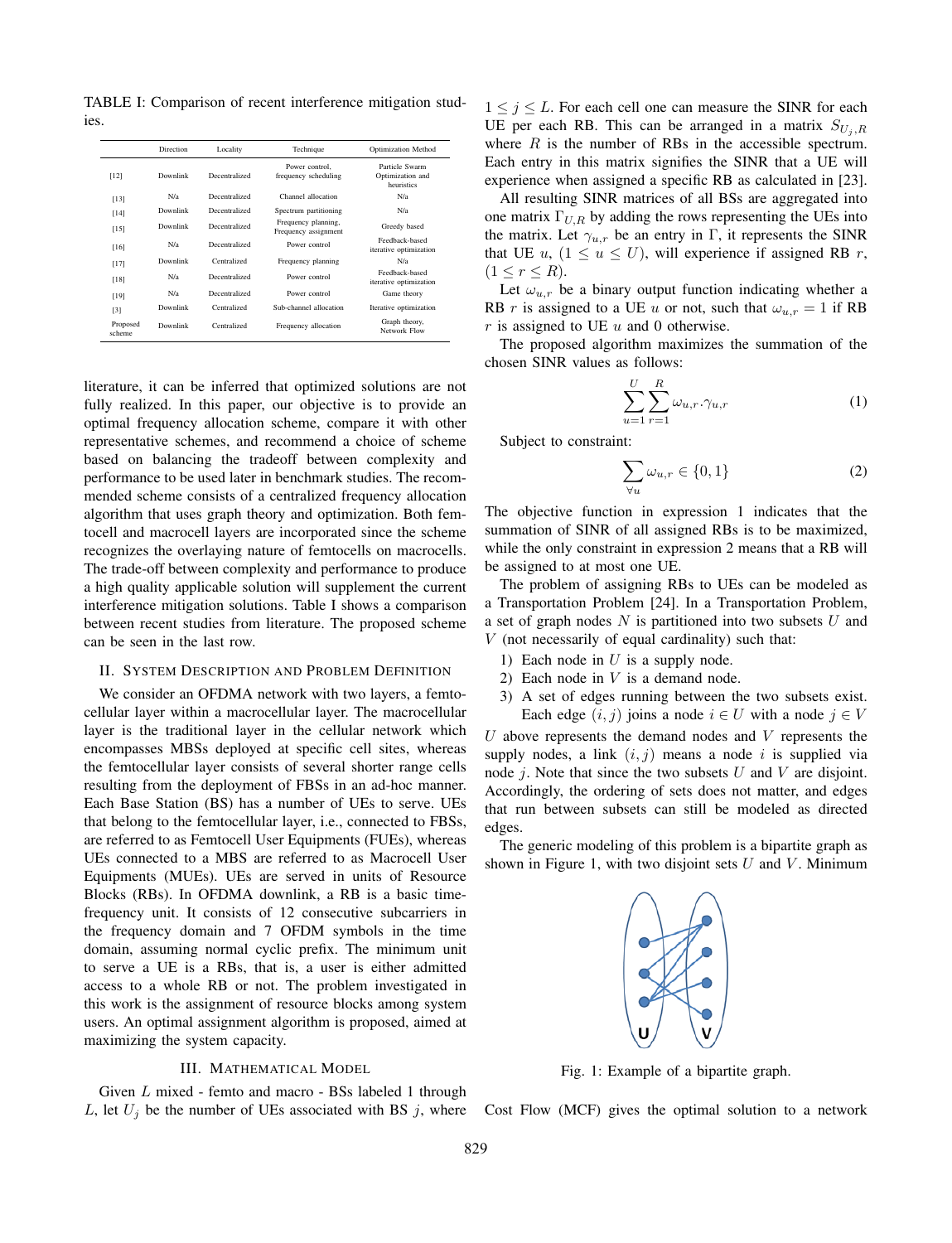| $\gamma_{1,1}$ | $\gamma_{1,2}$                  |  | $\gamma_{1,R}$ |
|----------------|---------------------------------|--|----------------|
| $\gamma_{2,1}$ | $\gamma_{2,2}$                  |  | $\gamma_{2,R}$ |
|                |                                 |  |                |
|                |                                 |  |                |
|                | $\gamma_{U,1}$ $\gamma_{U,2}$   |  | $\gamma_{U,R}$ |
|                | Fig. 2: Example of SINR matrix. |  |                |

visualized as a directed weighted graph. The optimal solution represents a set of edges chosen the results in the minimization of the sum of their weights/costs. Given the SINR matrix Γ, the problem can be visualized as a directed graph with two disjoint sets of nodes representing UEs and RBs, U and V respectively. Graph edges originate from nodes in  $U$  to nodes in V, and the cost of a link between node  $i \in U$  and node  $j \in V$  equals  $\gamma_{u,r}$ . It can be seen how the matrix in Figure



Fig. 3: Mapping SINR matrix to a Bipartite graph.



Fig. 4: Bipartite graph after adding artificial source and sink.

2 can be mapped to the directed graph in Figure 3. Since a typical MCF problem calculates the flow between a single source and a sink; an artificial source preceding all nodes in U and an artificial sink following all nodes in V were added as shown in Figure 4. Links from/to the artificial source/sink are of zero cost, in order not to affect the calculations. For each BS the SINR values for all its UEs against all available RBs are evaluated. All the resulting matrices are aggregated into one matrix of all UEs per each RB. The matrix is then converted to a directed graph and solved via MCF. The resulting assignment will highlight edges that give the maximum summation of the SINR values on these edges after running the algorithm, thus making it one of the possible optimal assignments.

## IV. SIMULATION SETUP

The system simulated consists of a two-tiered OFDMA network composed of a macro-tier and femto-tier. The macrotier encompasses a sole macrocell and a number of macrocell users. Similarly, The femto-tier consists of a number of femtocells and their respective users. Figure 5 shows the network layout of the simulated environment.



Fig. 5: Physical layout of the simulated environment.

The frequency planning model used in the simulation is cochannel allocation where a certain frequency band is shared between the femto-tier and the macro-tier. This setup is adopted by operators who seek larger system capacity and can tolerate more interference in their networks. The frequency band is split into a number of subcarriers, which are grouped together to form RBs. RBs are considered the smallest units that a UE can obtain in terms of frequency allocation. The core of the simulation is based on the SINR experienced by every UE at each RB. SINR generation is based on the model proposed in [23] where a closed form modeling for the downlink SINR is presented. Using the antenna gains of a BS and a UE connected to it, transmission power of the BS and locations of interfering BSs as well as location of the UE, the authors have derived a Probability Density Function (PDF) for the downlink SINR conditioned on the location of a UE within a femtocell.

Table II shows the simulation parameters used in all experiments.

Two representative schemes are chosen to evaluate the performance of the proposed algorithm [3] and in-house greedy algorithm. In [3], the authors study a centralized RRM for femtocell dense deployment. We implemented two versions of this algorithm to support both Open Subscriber Group (OSG) and Closed Subscriber Group (CSG) femtocells. The OSG version is referred to as Kim09OSG, while the CSG version is Kim09CSG. We compared both versions with the proposed MCF scheme, and the results can be seen in section V.

#### V. SIMULATION RESULTS

System capacity is chosen to be the performance evaluation metric. Capacity is regarded as the achievable theoretical system throughput given a certain assignment of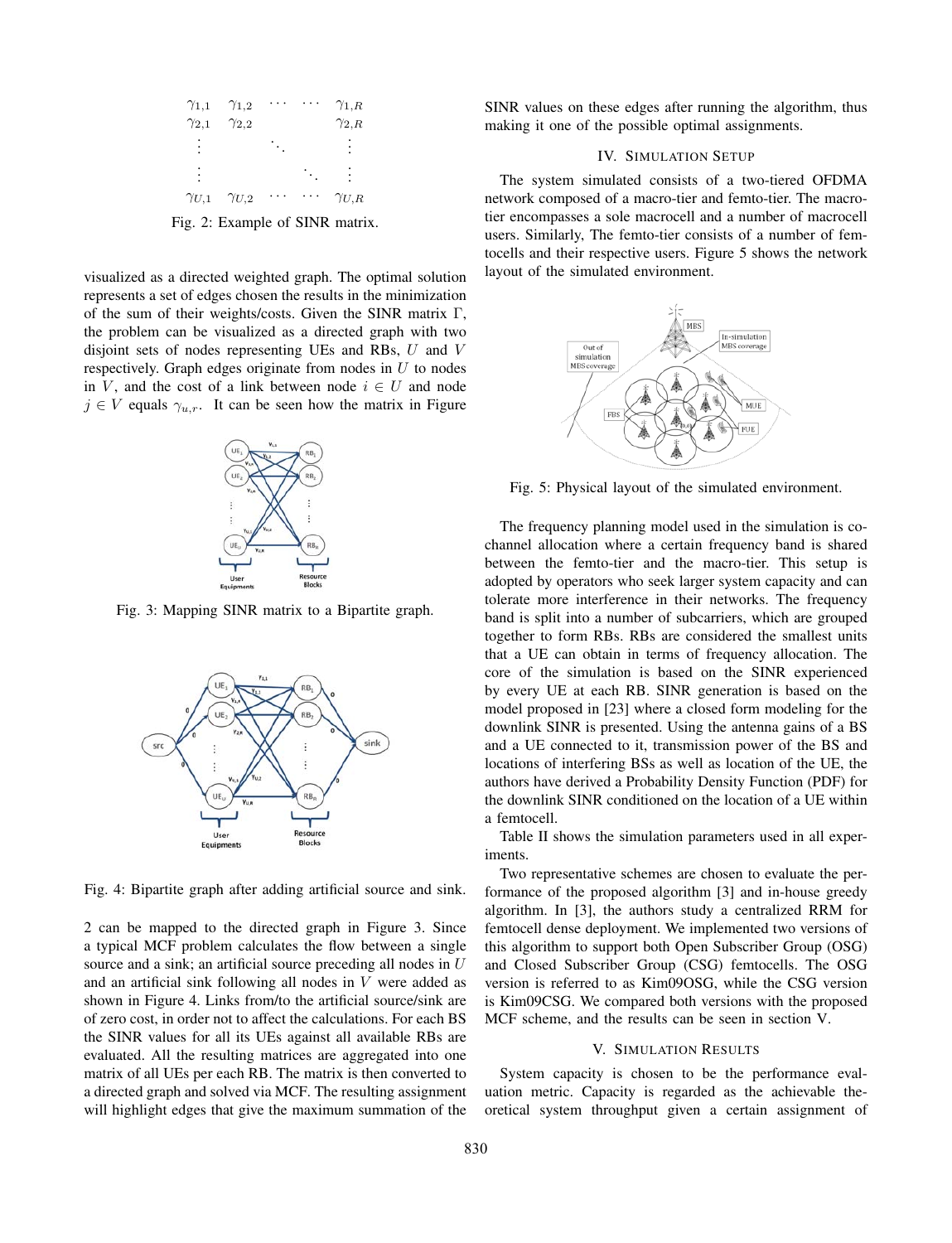| Parameter                                               | Symbol                 | Value       |
|---------------------------------------------------------|------------------------|-------------|
| Antenna Gain of BS                                      | $G_h$                  | 3 dBi       |
| Antenna Gain of MS                                      | $G_m$                  | $0$ dBi     |
| Constant of path loss                                   | $C_{S}$                | 43.8 dB     |
| Path loss exponent on the link between a BS and a MS    | $\alpha_i$             | 3.6         |
| MS Noise figure                                         | $\varphi$              | $7$ db      |
| Channel Bandwidth                                       | W                      | 10 MHz      |
| Central Frequency                                       | f                      | 5.25 GHz    |
| <b>Ambient Temprature</b>                               | T                      | 293 K       |
| Number of Subcarriers per Resource Block                | $N_{SC}$               | 12          |
| Number of Resource Blocks                               | $N_{RB}$               | 50          |
| Number of Femtocells                                    | $N_f$                  | $2 - 7$     |
| Number of users per femtocell $j$                       | $\scriptstyle N_{f_j}$ | $3 - 5$     |
| Number of macrocell users                               | $N_m$                  | $10-20$     |
| Transmission power of femtocell j                       | $P_i$                  | 10-30 dBm   |
| Transmission power of macrocell                         | $P_m$                  | 43-46 dBm   |
| Variance of shadow fading                               | $\sigma_{X_{\rm s}}$   | $1 - 4$     |
| Distance between user $i$ and femtocell $j$             | $D_{i,j}$              | $1-30$ m    |
| Distance between femtocell $j$ and the center femtocell | $D_i$                  | $10-50$ m   |
| Distance between the macrocell and the center femtocell | $D_m$                  | $100-300$ m |
| Distance between user $i$ and the macrocell             | $D_{im}$               | $50-200$ m  |
| Adjusting factor                                        | β                      | ln(10)/10   |

TABLE II: General Simulation Parameters

RBs to UEs. Capacity  $C$  for an assignment is calculated as  $B\sum_{r} \sum_{p=1}^{P} \log_2(1+\gamma_{rp})$  where B is the physical bandwidth in  $\lim_{r}$   $r=1$ <br>Hz, r is a RB assigned to a user, P is the number of subcarriers per RB, and  $\gamma_{rp}$  is the SINR of the  $p^{th}$  subcarrier in RB r.

*1) Experiment A1: Effect of changing number of users per femtocell:* In this experiment, capacity is evaluated in response to changing the number of users per femtocell. The experiment has been repeated 20 times for each value from the set [1, 2, 3, 4, 5]. For each experiment run with a certain seed, all capacities attained from all schemes are normalized relative to 100, i.e. the capacity value of the algorithm that scores best is set to 100, and capacities from other algorithms are set to a percentage of the best capacity, as in equation 3. Then, for each value of  $N_{f_i}$ , all normalized capacities are averaged as in equation 4

Normalized capacity at seed 
$$
s
$$
 =

\n(3)

\nCapacity at seed  $s$  \* 100

\nBest capacity at seed  $s$  \* 100

Normalized capacity at a certain value  $N_{f_j}$  = (4)<br>  $\sum_s$  Normalized capacity at seed *s* 

Figure 6 shows the simulation results of experiment A1. The proposed optimal algorithm, MCF, outperforms all other schemes as expected. The in-house greedy approach scores near-optimal capacity, 0.5% to 1.0% less performance than optimal. Kim09OSG and Kim09CSG scored alternating results at 3.5% to 6.0% less performance than optimal. The nearoptimal performance of the in-house greedy approach can be attributed to the data distribution of SINR values. A UE will experience slightly varying SINR values per each RB. Hence, choosing greedily to assign a certain RB to a UE will not incur a significantly large cost in terms of blocking another UE to use the same RB if it results in a total higher capacity.

*2) Experiment B1: Effect of changing the total number of serving Femtocell Access Points (FAPs):* In experiment B1, capacity is evaluated against changing the total number of serving femtocells, while keeping the number of users



Fig. 6: Experiment A1: Average Normalized Capacity vs. changing number of users per femtocell.

constant. The total number of femtocell users is split equally among the number of femtocells. The experiment has been repeated 20 times per each value from the set [1, 2, 3, 4]. Capacities of all algorithms are calculated and normalized per each seed value.

The results of experiment B1 are shown in figure 7. MCF still outperforms the other schemes. The in-house greedy approach comes next at 99% to 99.5% optimal performance. Whereas, Kim09OSG and Kim09CSG scored alternating results at 95% to 97.5% optimal performance.



Fig. 7: Experiment B1: Average Normalized Capacity vs. changing number of femtocells.

*3) Experiment C1: Effect of User Mobility:* In experiment C1, capacity is calculated to assess the effect of user mobility on the performance of the algorithms under investigation. A simple Random Waypoint (RWP) mobility model was applied. Across the interval of 50 iterations, each UE may randomly move to another position. The new position can be one meter away in the horizontal direction, and/or one meter away in the vertical direction from the old position. The number of FUEs simulated in this experiment is 16, and the number of MUEs is 9, for a total of 25 UEs. This results in two RBs per user.

The layout generation is performed once at the beginning of this experiment. The positions of all UEs are updated at